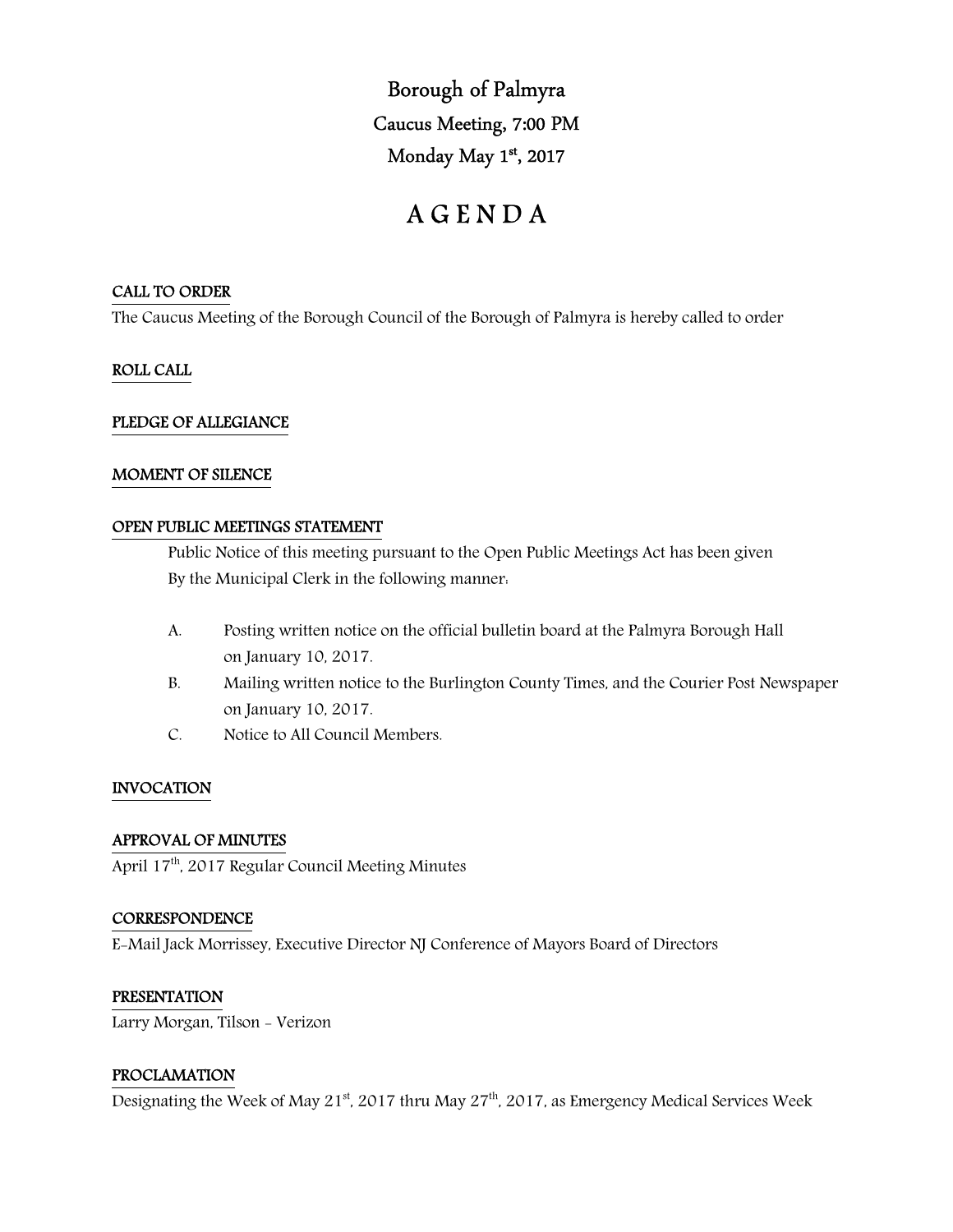#### PROFESSIONAL UPDATES

William Kirchner, ERI

### PUBLIC PORTION

This public portion is for discussion on professional updates, resolutions and ordinances listed on the agenda. Please sign in and state your name and address for the record. Council will give all comments appropriate consideration. Each citizen will be allotted up to five (5) minutes to speak, in order to allow everyone an opportunity to ask questions and express their opinions or concerns. Please direct all comments to the Mayor. Each citizen may only speak once during each public portion.

### RESOLUTIONS Consent Agenda

Resolution 2017-111 and Resolution 2017-120 to Resolution 2017-123 will be enacted as a single motion, if any resolution needs additional discussion it will be removed from the consent agenda and voted on separately.

- Resolution 2017-111, Resolution Authorizing the Mayor to Execute an Agreement Between the Borough of Palmyra and the YMCA of Burlington and Camden Counties for the 2017 Palmyra Summer Camp Program at the Palmyra Community Center.
- Resolution 2017-120, Resolution Authorizing the Mayor to Execute an Agreement with AT&T to Extend License Agreement Dated December 13th, 1996 for the use of the Borough's Cell Tower.
- Resolution 2017-121, Resolution Authorizing on Call Contractor Neri's Construction and Rental, Inc. to Proceed with Pot Hole Repairs throughout the Borough Utilizing Capital Improvement Funds in the approximate amount of \$35,000.00.
- Resolution 2017–122, Resolution Authorizing/Approving an Installment Payment Plan for Back Billed Inactive Sewer Account for Block 133 Lot 4
- Resolution 2017-123, Resolution Requesting Approval of Items of Revenue and Appropriations N.J.S.A. 40A:4-87 (Chapter 159) 2017 Distracted Driving Crackdown U Drive U Text U Pay.

### COMMUNITY SPOTLIGHT

- PCCPB Annual Art Show, May  $5<sup>th</sup>$ ,2017
- Palmyra Day, May  $6<sup>th</sup>$ , 2017
- Evergreen Baptist Church Appreciation Service
- "Coffee with a Cop" held at Wawa